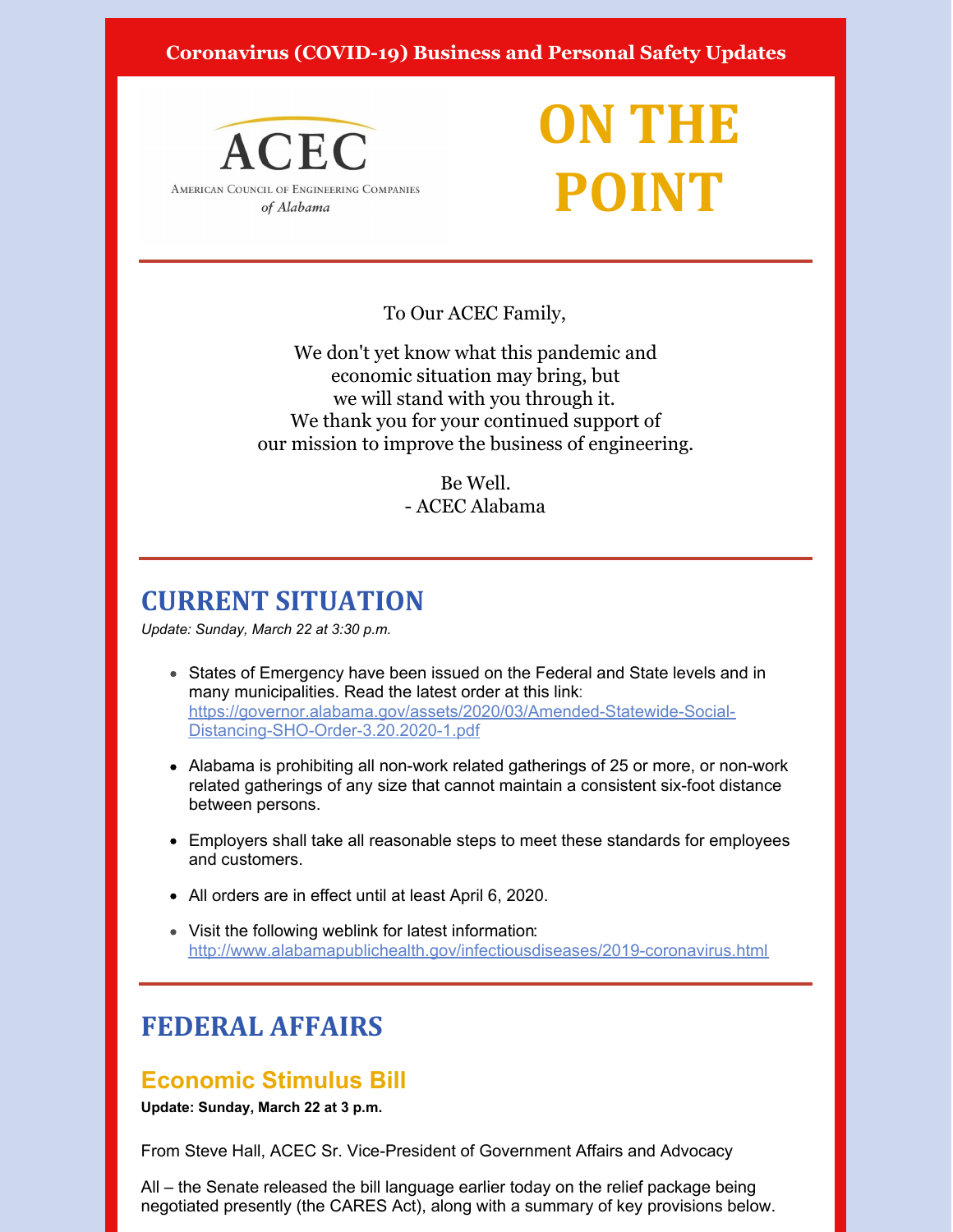Note that the business tax provisions are new, building on the refundable tax credits included in the previous assistance package (which is now law) with the goal of addressing cash flow concerns. Senate Majority Leader Mitch McConnell has indicated that he will begin floor proceedings this evening, although that will hinge on negotiations with Senate Democrats. The House also isn't on board yet, but for now the action appears to be centered in the Senate. We will send you additional information as final language becomes available.

Title I: Small Business Loans/Assistance

- $\bullet$  Small Business Assistance the proposal provides for \$349B in SBA 7(a) loans to be used for payroll costs and other obligations including rent, mortgage, utilities, with potential loan forgiveness based on employee retention, for firms with fewer than 500 employees.
- Small Firm Federal Contracting Assistance the agreement includes language to extend contract deadlines for small firms, exclusive of mission critical contracts, as well as language to facilitate payment for contract terms that have been delayed due to COVID-19 response measures.

Title II: Business Tax Relief Provisions

- Employers and self-employed individuals can defer paying the employer share of the Social Security payroll tax (6.2%) over the following two years – half due by December 31, 2021 and the other half due by December 31, 2022.
- Expanded use of net operating losses by removing the taxable income limitation and including the ability to carryback net operating losses for 5 years for corporations and non-corporate businesses (pass throughs and sole proprietors).
- Temporary increase in interest deducibility for businesses from 30 percent to 50 percent for 2019 and 2020.

Title II: Health Care/Labor Provisions

- Clarifies the limits on paid emergency sick leave in the Families First Coronavirus Response Act (HR 6201).
- Expands the authority of the Department of Labor to exempt firms with fewer than 50 employees from the paid leave requirements in HR 6201.
- Allows employers and the self-employed to receive an advance tax credit from Treasury for emergency paid leave and sick leave under HR 6201instead of having to be reimbursed on the back end.

Title IV: Economic Stabilization

- Establishes \$500 billion Treasury Department program of loans, loan guarantees, and other financial investments for distressed industries.
	- \$50 billion for passenger airlines
	- \$8 billion for cargo airlines
	- \$17 billion for businesses essential to national security
	- \$425 billion for the Federal Reserve to bolster liquidity in the financial system to support lending to continue operations of businesses in jeopardy.
	- Suspends federal aviation taxes.

## **NEW: ACEC Coronavirus Impact Forum**

On Friday, March 20 ACEC launched the "Coronavirus Impact Forum" within the ACEC Communities. We invite you to join this members-only, self-moderated forum to share how coronavirus is affecting your business and share best practices for managing through the crisis. We are encouraging all MO Execs and ExCom members to join this weekend before we open it up to all members on Monday.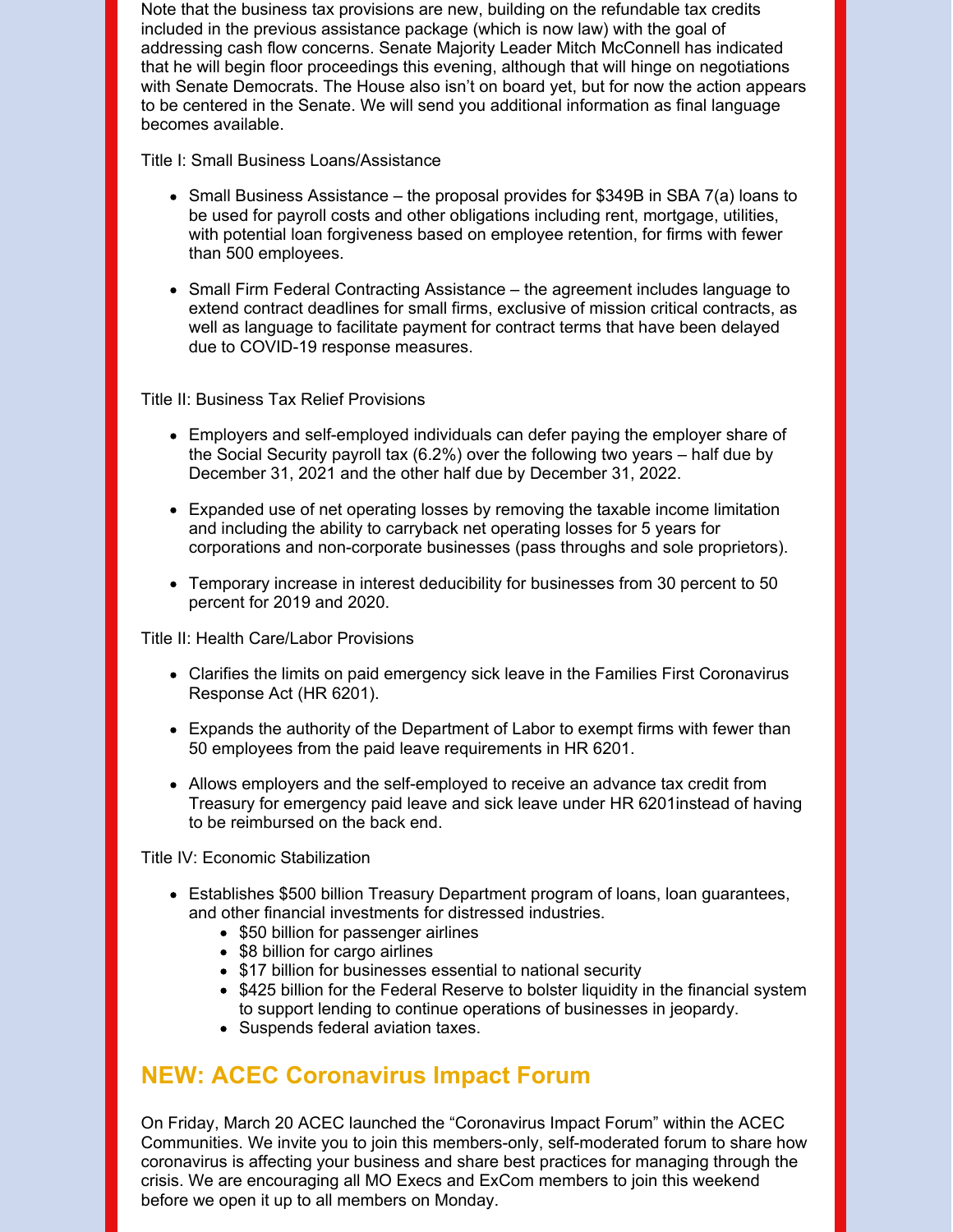To access the forum, [please](https://community.acec.org/communities/community-home?CommunityKey=a22f7fef-2b6d-4c66-ac17-f5006f12c6e7) follow this link.

Please log in or register with your company email address. If you are creating a new account, please allow up to one hour for access to the forum. If you need any support please contact Member Services [\(memberservice@acec.org](mailto:memberservice@acec.org)) or call 202-347-7474.

### **Results: ACEC COVID-19 Business Impact Survey**

From ACEC National:

We are pleased to share with you the results of last week's Member Survey. You will see the top line results below. We will have more detailed results to share with you on geographic differences (if any) on Monday, March 23. We will be sending the survey out again on Tuesday, March 24.

#### **Survey Results:**

- There were 794 respondents to the survey. Of them, 53% were firms under 25 FTEs.
	- The survey is expected to be redistributed this week. Please take a few minutes to provide your feedback.
- Most of our firms do not travel internationally (60%) and therefore, there was no change to their policies.
- For domestic travel: 66% of respondents have restricted travel to training or conferences. 52% have restricted air travel.
- For work from home: 20% have not changed their policy and said it's business as usual. Most (64%) are either encouraging or allowing employees to work from home. Only 8% have made work from home mandatory.
- 23% of responding firms are providing paid emergency leave, 13% are providing emergency unpaid leave. Interestingly, 13% already have an unrestricted leave policy.
- When asked how firms are working with clients to ensure work can continue- 77% are ensuring social distancing, 73% are allowing virtual work, 52% are focusing on meeting and project hygiene, and 52% are limiting access to offices, project and construction sites.
- 96% said they have not had problems with public clients when protective measures may conflict with contract terms.
- 56% have not experienced project delays or cancellations; 44% have experienced delays/cancellations.
- 76% have not experienced delays in the issuance of RFPs/RFQs or awards; 24% have experienced delays in issuance of RFPs/RFQs.

#### **When asked to describe any other business issues that you are experiencing related to COVID-19 respondents answers fell into several main categories:**

- Significant interest in what will pass Congress and how it will affect their businessparticularly small firms
- Many not experiencing major project delays as of now but expecting that to change
- Worry that work will slow- starting to see it happening
- Worry that clients will pay more slowly (particularly public clients)- starting to see it happening
- Office going remote resulting in uncertainty of workflow
- General employee distraction due to depth of crisis and rate of change
- Economic uncertainty

#### Survey results are available

here: https://files.constantcontact.com/5d918951701/ad435863-7991-4b47-8f62- 8075bcb52dcb.pdf

## **OpEd: Now Is the Time to Leverage Investment in Our Critical Infrastructure**

OpEd Released on March 20 by ACEC National: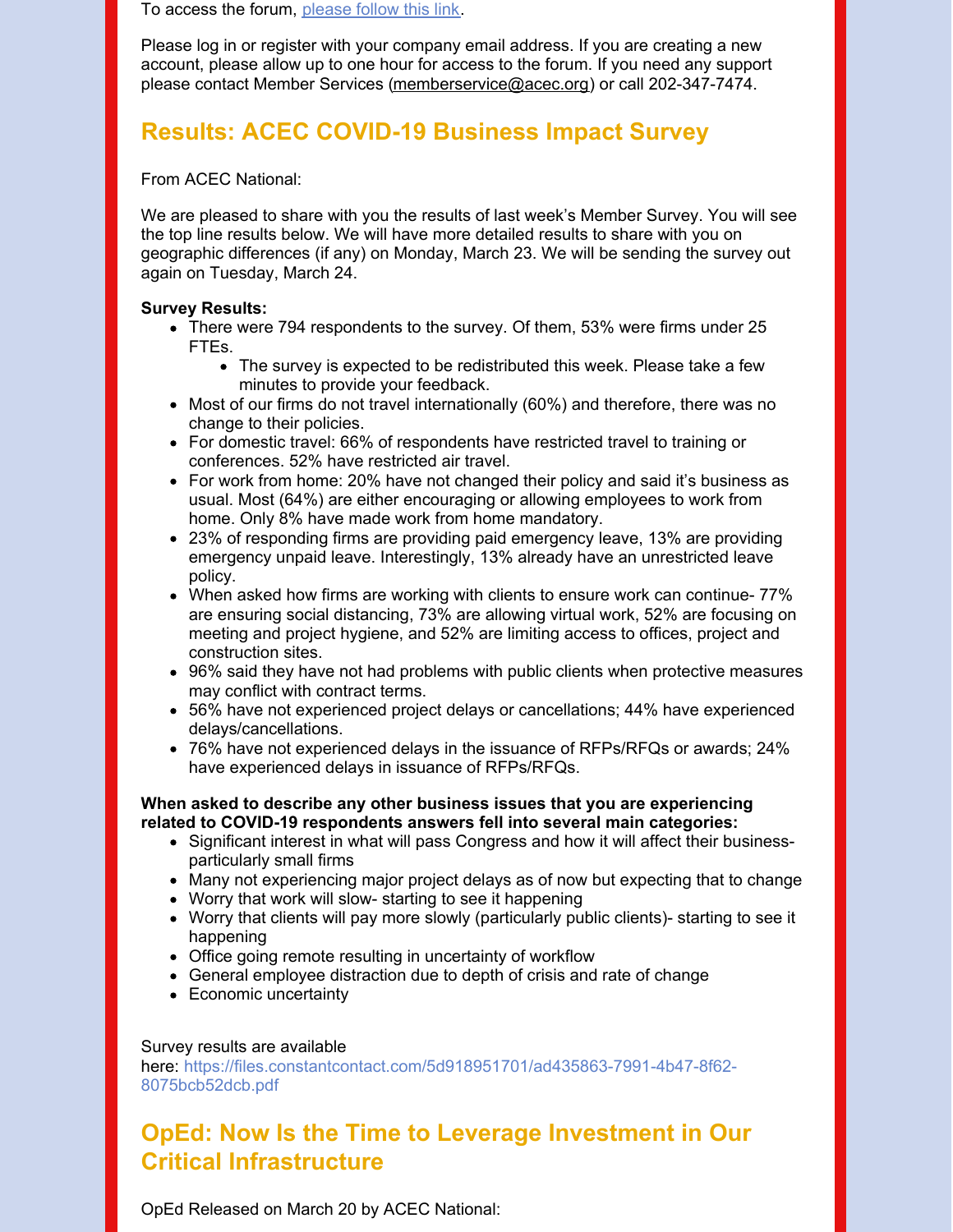"The scope of the coronavirus pandemic is something we haven't experienced in our lifetime. Each of us has been recruited to fight an unseen enemy that is disrupting our lives, businesses, and overall economic health.

State and local leaders have called on President Trump to put the nation on a wartime footing. In response, the administration is speeding production of medical supplies and tasking the military to assist states with expanding hospital capacity. Congress is putting partisanship aside to act on historic stimulus relief for employers and their displaced employees."

[Read](https://files.constantcontact.com/5d918951701/51cd1efb-a24e-4aec-8b13-5ed63abc883d.pdf) More

# **STATE GOVERNMENT**

### **Letter to Governors**

ACEC Executive Directors from across the federation have been in dialogue with ACEC Leadership and Senior Staff to communicate immediate member concerns related to the government interaction and state shutdowns of infrastructure projects in various states. In response to our concerns, a letter was sent via email to the Nation's Governors and Chiefs of Staffs from ACEC President and CEO, Linda Darr, on March 21<sup>st</sup>.

Darr's opening email statement supports allowing any services or performing any work necessary to the operations and maintenance of "essential infrastructure," including but not limited to, public works construction, airport operations, roads and highways, and public transportation in the event of any quarantine or shelter in place that may be ordered in your state. In addition to Governor Kay Ivey and her Chief of Staff Jo Bonner, we have sent a copy of the letter to Lt. Governor Will Ainsworth along with Alabama State Senate and House Leadership.

Read the letter here: https://files.constantcontact.com/5d918951701/dad7c1c1-2a2c-4a5f-9213-008d1fc233b9.pdf

# **ACEC EVENT CANCELLATIONS**

- ACEC/Alabama Golf Classic: CANCELLED
- ACEC Alabama EEA Gala: POSTPONED
	- In accordance with orders issued by the State of Alabama, the EEA Gala scheduled for April 2 is cancelled.
- Leadership Development Series Changes
	- The final two days of LDS Class XIII: POSTPONED. Details will be sent to class participants.
- ACEC/Alabama Executive Committee Spring Meeting
	- Moved to video conference on April 2, 2020
- ACEC Annual Conference and Legislative Summit
	- Pending the extension of any government authority orders.
- ACEC Deep South Convention is pending further government authority orders.
- Discussions among State and National Leaders are ongoing as the COVID-19 pandemic continues to evolve.